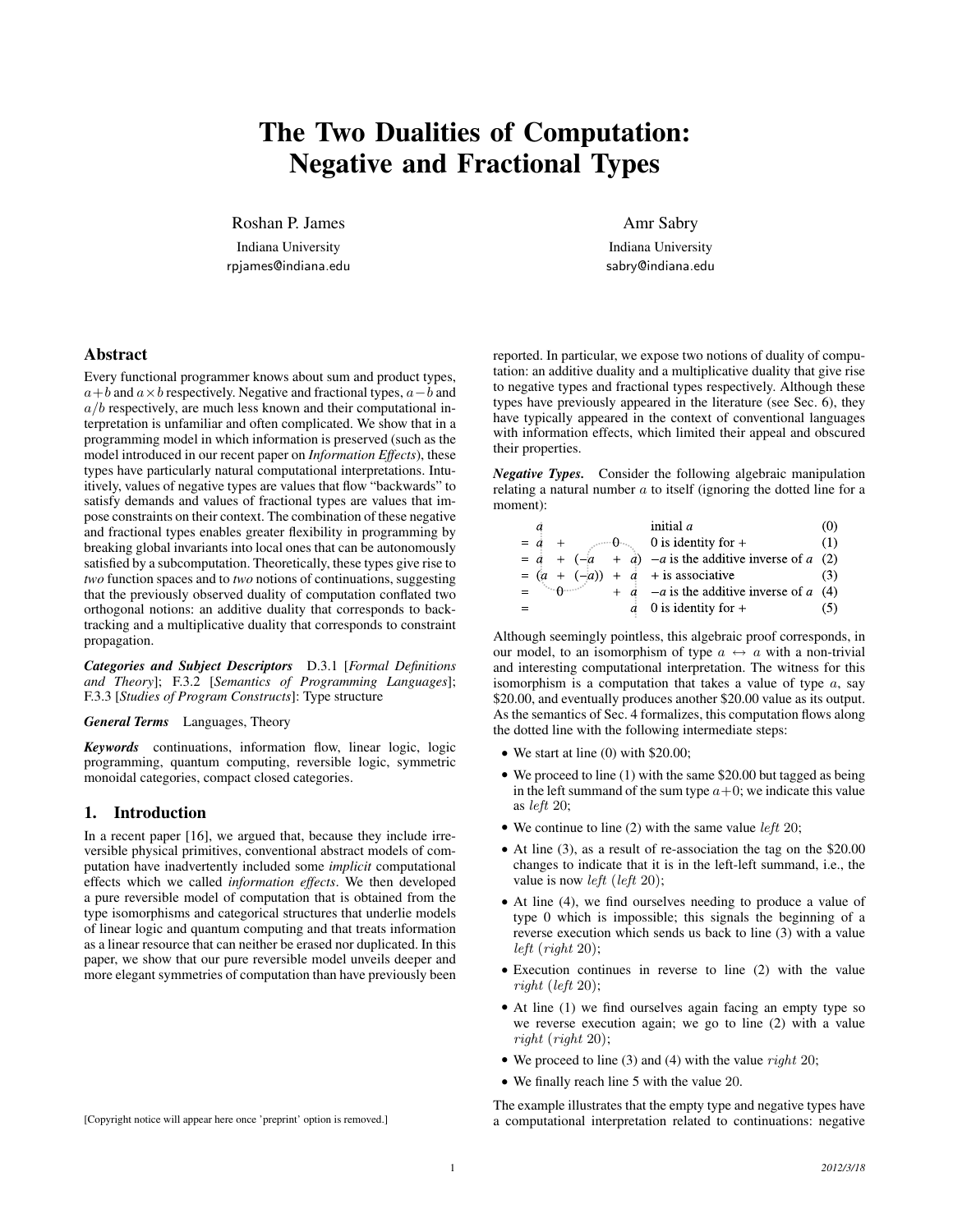types denote values that backtrack to satisfy dependencies, or in other words act as debts that are satisfied by the backward flow of information.

*Fractional Types.* Consider a similar algebraic manipulation involving fractional types.

|       | а                 |     |  | initial $a$                                                                | (0) |
|-------|-------------------|-----|--|----------------------------------------------------------------------------|-----|
| $= a$ |                   | $*$ |  | $-1$ is identity for $*$                                                   | (1) |
|       |                   |     |  | $= a * ((1/a) * a) 1/a$ is the multiplicative inverse of a (2)             |     |
|       |                   |     |  | $= (a * (1/a)) * a *$ is associative                                       | (3) |
|       | to a manufactured |     |  | $\star$ <i>a</i> 1/ <i>a</i> is the multiplicative inverse of <i>a</i> (4) |     |
|       |                   |     |  | $\dot{a}$ 1 is identity for $*$                                            | (5) |

In the case of negatives, the dotted line indicated the flow of control whereas for fractionals it indicates the flow of constraints. At the heart of logic programming is the idea of variables that capture constraints. Hence it is useful to trace the computation corresponding to the algebraic proof above, with the analogy to logic variables in mind.

As before, the execution begins at line (0) with the value 20. At line (1) two values, 20 and (), flow forward. One can think of the value () (of type 1) as "having a credit card." The credit card isn't money, nor is it debt, but is the option to generate a credit-debt constraint. At line (2) we exercise this option and hence have three values: the initial value 20 flowing from line (1) and two entangled values,  $1/\alpha$  and  $\alpha$ . The  $\alpha$  and  $1/\alpha$  are unspecified values, i.e., we don't yet know how much money we need to borrow, but we do know that what is borrowed must be what is returned. Hence  $\alpha$  denotes the presence of an unknown quantity and dually  $1/\alpha$  should be thought of as the absence of an unknown quantity. At line (3), the missing unknown  $1/\alpha$  is brought together with a value 20 and at line (4) we use the 20 to satisfy the constraint  $1/\alpha$ . In other words, this branch of the computation succeeded in borrowing 20 which immediately communicates the 20 to the rightmost branch.

Unlike with negative types, wherein only one value existed at a time and the computation backtracked, here we have three values that *exist at the same time*. In other words, the computation with fractions is realized with a schedule in which every value independently and concurrently proceeds through its subcomputation. The example illustrates that fractional types also have a computational interpretation that have some flavor of continuations: the fractional types denote values  $(1/\alpha)$  that represent missing information that must be supplied in much the same sense that continuations denote evaluation contexts with holes that must be filled.

There are at least four fundamental points about the examples above that must be emphasized:

- As the examples illustrate, both negative types and fractional types corresponds to "debts" but in different ways: negatives are satisfied by backtracking and fractionals are satisfied by constraint propagation.
- It would clearly be disastrous if debts could be deleted or duplicated. This simple observation explains why these types are much simpler and much more appealing in a framework where information is guaranteed to be preserved. In previous work that used negative types (see Sec. 6), complicated mechanisms are typically needed to constrain the propagation and use of negative values because the surrounding computational framework is, generally speaking, careless in its treatment of information.
- Each of the values  $-a + b$  and  $(1/a) \times b$  can be viewed as a function that asks for an  $a$  and then produces a  $b$ . When viewed as functions, we write these types as  $a \sim b$  and  $a \rightarrow^{\times} b$  respectively. Alternatively we can view these values as first producing a value of type  $b$  and then demanding an  $a$  and

in that perspective they correspond to delimited continuations. Evidently, as the discussion above suggests, these two notions of functions are not the same at all and should not be conflated. Sec. 3.3 discusses this point in detail.

• The main reason credit card transactions are convenient is because they disentangle the propagation of the resources (money) from the propagation of the services. Not every transaction needs both the resources and services to be brought together: it is sufficient to have a promise that the demand for resources will be somehow satisfied, as long as the infrastructure can be trusted with such promises. This idea that dependencies can be freely decoupled and propagated can be a powerful programming tool and we leverage this in the construction of a novel SAT-solver (see Sec. 5).

*Contributions and Outline.* To summarize, in a computational framework that guarantees that information is preserved, negative and fractional types provide fascinating mechanisms in which computations can be sliced and diced, decomposed and recomposed, run forwards and backwards, in arbitrary ways. The remainder of the paper formalizes these informal observations. Specifically our main contributions are:

- We extend  $\Pi$  our reversible programming language of type isomorphisms [6, 16] (reviewed in Sec. 2) with a notion of negative types, that satisfies the isomorphism  $a + (-a) \leftrightarrow 0$ . The semantics of this extension is expressed by having a *dual* evaluator that reverses the flow of execution for negative values. (Sec. 3)
- We independently extend  $\Pi$  with a notion of fractional types, that satisfies the isomorphism  $a \times (1/a) \leftrightarrow 1$ . The semantics of this extension is expressed by introducing logic variables and a unification mechanism to model and resolve the constraints introduced by the fractional types. (Sec. 3)
- We combine the above two extensions into a language, which we call  $\Pi^{\eta\epsilon}$ , whose type system allows any rational number to be used as a type. Moreover the types satisfy the same familiar and intuitive isomorphisms that are satisfied in the mathematical field of rational numbers. (Sec. 4)
- We develop programming intuition and argue that negative and fractional types ought to be part of the vocabulary of every programmer. (Sec. 5)
- We relate our notions of negative and fractional types to previous work on continuations. Briefly, we argue that conventional continuations conflate negative and fractional components. This observation allows us to relate two apparently unrelated lines of work: the first pioneered by Filinski [12] relating continuations to negative types and the second [4] relating continuations to the fractional types of the Lambek-Grishin calculus. (Sec. 6)

Note: All the constructions, semantics, and examples in this paper have been implemented and tested in Haskell. We will make the URL available once the code is organized for better presentation.

## 2. The Core Reversible Language: Π

We review our reversible language Π: the presentation in this section differs from the one in our previous paper [16] in two aspects. First, we add the empty type 0 which is necessary to express the additive duality. Second, instead of explaining evaluation using a natural semantics, we give a small-step operational semantics that is more appropriate for the connections with continuations explored in this paper.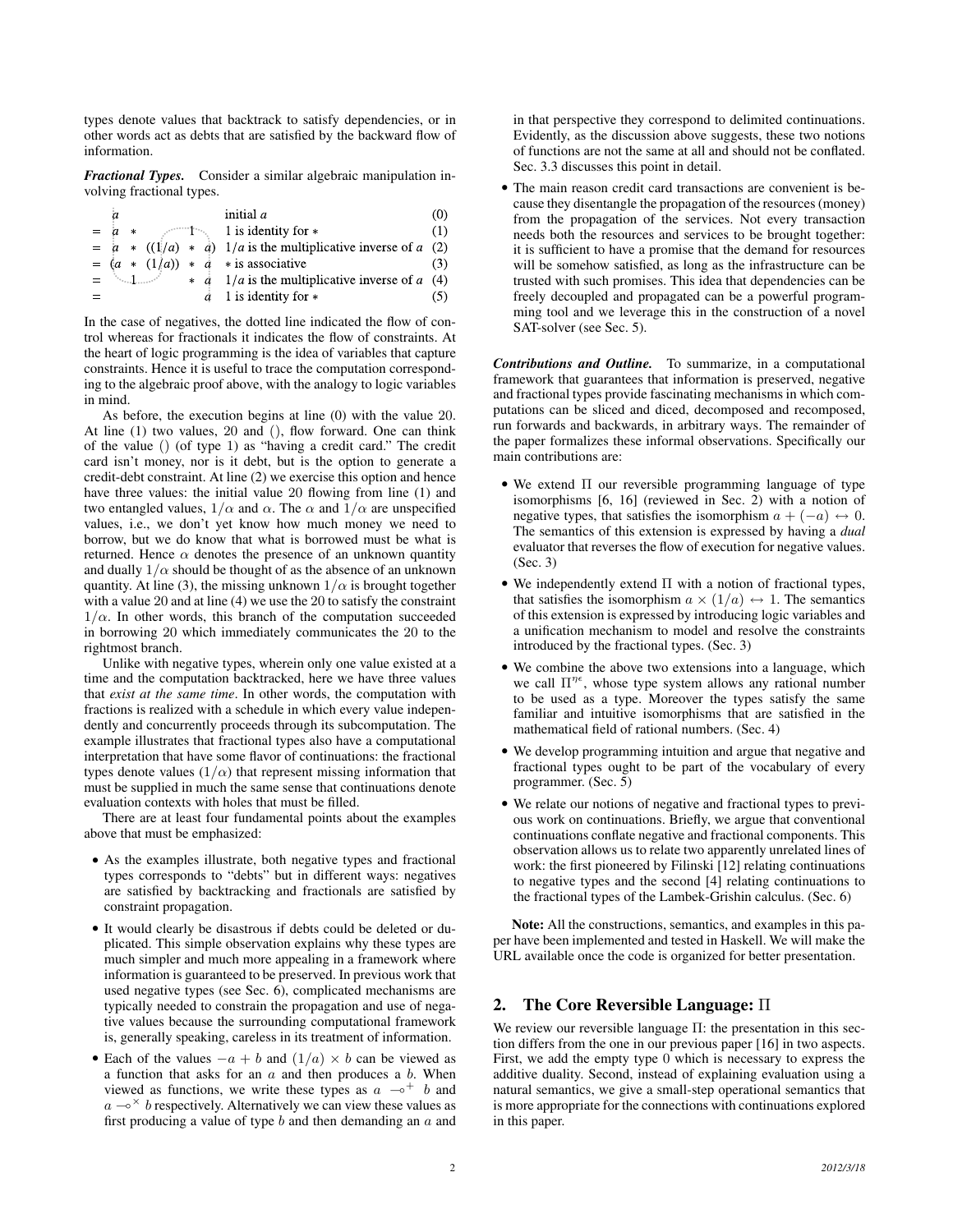## 2.1 Syntax and Types

The set of types includes the empty type 0, the unit type 1, sum types  $b_1 + b_2$ , and products types  $b_1 \times b_2$ . The set of values v includes () which is the only value of type 1, *left v* and *right v* which inject v into a sum type, and  $(v_1, v_2)$  which builds a value of product type. There are no values of type 0:

value types, 
$$
b ::= 0 | 1 | b + b | b \times b
$$
  
values,  $v ::= () | left v | right v | (v, v)$ 

The combinators of  $\Pi$  are witnesses to the following type isomorphisms:

| $zeroe$ :              | $0+b \leftrightarrow b$                                                              | : zeroi                     |
|------------------------|--------------------------------------------------------------------------------------|-----------------------------|
| $swap^+$ :             | $b_1 + b_2 \leftrightarrow b_2 + b_1$                                                | $: swap^+$                  |
| $assocl^+$ :           | $b_1 + (b_2 + b_3) \leftrightarrow (b_1 + b_2) + b_3$                                | $: assoc+$                  |
| $unite$ :              | $1 \times b \leftrightarrow b$                                                       | : uniti                     |
| $swap^{\times}$ :      | $b_1 \times b_2 \leftrightarrow b_2 \times b_1$                                      | $: swap^{\times}$           |
| $assocl^{\times}$ :    | $b_1 \times (b_2 \times b_3) \leftrightarrow (b_1 \times b_2) \times b_3$            | : <i>assoc</i> <sup>×</sup> |
| distrib <sub>0</sub> : | $0 \times b \leftrightarrow 0$                                                       | : $factor_0$                |
|                        | $distrib:(b_1+b_2)\times b_3\leftrightarrow(b_1\times b_3)+(b_2\times b_3)$ : factor |                             |

Each line of the above table introduces one or two combinators that witness the isomorphism in the middle. Collectively the isomorphisms state that the structure  $(b, +, 0, \times, 1)$  is a *commutative semiring*, i.e., that each of  $(b, +, 0)$  and  $(b, \times, 1)$  is a commutative monoid and that multiplication distributes over addition. The isomorphisms are extended to form a congruence relation by adding the following constructors that witness equivalence and compatible closure:

$$
\frac{c:b_1 \leftrightarrow b_2}{\text{sign } c:b_2 \leftrightarrow b_1} \quad \frac{c_1:b_1 \leftrightarrow b_2 \quad c_2:b_2 \leftrightarrow b_3}{c_1 \text{ }^{\circ}_2 c_2 : b_1 \leftrightarrow b_3}
$$
\n
$$
\frac{c_1:b_1 \leftrightarrow b_3 \quad c_2:b_2 \leftrightarrow b_4}{c_1 + c_2 : b_1 + b_2 \leftrightarrow b_3 + b_4} \quad \frac{c_1:b_1 \leftrightarrow b_3 \quad c_2:b_2 \leftrightarrow b_4}{c_1 \times c_2 : b_1 \times b_2 \leftrightarrow b_3 \times b_4}
$$
\nTo summarize, the syntax of  $\Pi$  is given as follows.

DEFINITION 2.1. *(Syntax of* Π*) We collect our types, values, and combinators, to get the full language definition.*

value types, 
$$
b ::= 0 | 1 | b + b | b \times b
$$
  
\nvalues,  $v ::= () | left v | right v | (v, v)$   
\ncomb. types,  $t ::= b \leftrightarrow b$   
\niso ::=  $zero | zeroi$   
\n $| swap^{+} | assoc^{+} | assoc^{+}$   
\n $| unit | unit$   
\n $| swap^{\times} | assoc^{\times} | assoc^{\times}$   
\n $| distrib_{0} | factor_{0} | distrib | factor$   
\ncomb.,  $c ::= iso | id | sym c | c \frac{2}{3} c | c + c | c \times c$ 

*Adjoint.* An important property of the language is that every combinator c has an adjoint  $c^{\dagger}$  that reverses the action of c. This is evident by construction for the primitive isomorphisms. For the closure combinators, the adjoint is homomorphic except for the case of sequencing in which the order is reversed, i.e.,  $(c_1 \hat{s} c_2)^{\dagger} = (c_2 \hat{b}) \hat{s} (c_1 \hat{b})$  $(c_2^{\dagger})$   $\frac{6}{9}(c_1^{\dagger}).$ 

#### 2.2 Graphical Language

The syntactic notation above is often obscure and hard to read. Following the tradition established for monoidal categories [26], we present a graphical language that conveys the intuitive semantics of the language (which is formalized in the next section).

The general idea of the graphical notation is that combinators are modeled by "wiring diagrams" or "circuits" and that values are modeled as "particles" or "waves" that may appear on the wires. Evaluation therefore is modeled by the flow of waves and particles along the wires.

- The simplest sort of diagram is the  $id : b \leftrightarrow b$  combinator which is simply represented as a wire labeled by its type  $b$ , as shown on the left. In more complex diagrams, if the type of a wire is obvious from the context, it may be omitted. When tracing a computation, one might imagine a value  $v$  of type  $b$ on the wire, as shown on the right.
	- $\boldsymbol{b}$  $v : b$
- The product type  $b_1 \times b_2$  may be represented using either one wire labeled  $b_1 \times b_2$  or two parallel wires labeled  $b_1$  and  $b_2$ . In the case of products represented by a pair of wires, when tracing execution using particles, one should think of one particle on each wire or alternatively as in folklore in the literature on monoidal categories as a "wave."

| $b_1 \times b_2$ | $\bigcup_{b_1 \times b_2}$ |
|------------------|----------------------------|
| $b_1$            | $b_1 \times b_2$           |
| $b_1 \times b_2$ | $\bigcup_{b_1 \times b_2}$ |
| $b_2$            | $\bigcup_{b_1 \times b_2}$ |

• Sum types may similarly be represented by one wire or using parallel wires with  $a +$  operator between them. When tracing the execution of two additive wires, a value can reside on only one of the two wires.

| $b_1 + b_2$ | $-\frac{b_1 : b_1}{b_2}$      |
|-------------|-------------------------------|
| $b_1$       | $b_2$                         |
| $b_2$       | $b_1$                         |
| $b_2$       | $b_2$                         |
| $b_2$       | $\frac{b_1 + b_2}{b_2 + b_2}$ |

• Associativity is implicit in the graphical language. Three parallel wires represent  $b_1 \times (b_2 \times b_3)$  or  $(b_1 \times b_2) \times b_3$ , based on the context.

| $b_1$ |  |
|-------|--|
| $b_2$ |  |
| $b_3$ |  |

• Commutativity is represented by crisscrossing wires.



By visually tracking the flow of particles on the wires, one can verify that the expected types for commutativity are satisfied.

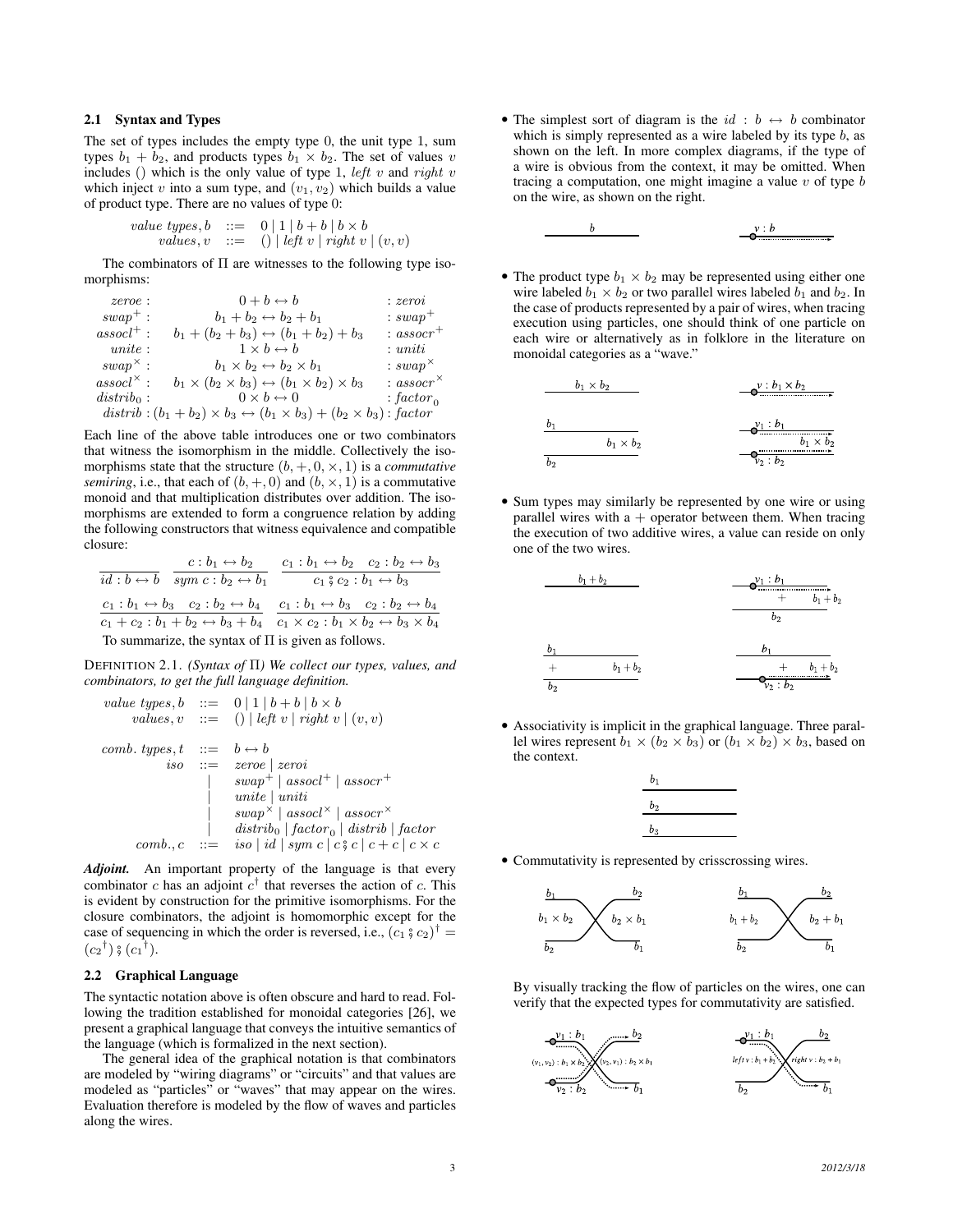• The morphisms that witness that 0 and 1 are the additive and multiplicative units are represented as shown below. Note that since there is no value of type 0, there can be no particle on a wire of type 0. Also since the monoidal units can be freely introduced and eliminated, in many diagrams they are omitted and dealt with explicitly only when they are of special interest.



• Finally, distributivity and factoring are represented using the dual boxes shown below:



Distributivity and factoring are interesting because they represent interactions between sum and pair types. Distributivity should essentially be thought of as a multiplexer that redirects the flow of  $v : b$  depending on what value inhabits the type  $b_1 + b_2$ , as shown below. Factoring is the corresponding adjoint operation.



*Example.* We use the type *bool* as a shorthand to denote the type  $1 + 1$  and use *left* () to be *true* and *right* () to be *false*. The following combinator is represented by the given diagram:

 $c : b \times bool \leftrightarrow b + b$ 

$$
c = swap^{\times} \text{ § } \text{distrib } \text{§ } (\text{unite} + \text{unite})
$$



#### 2.3 Semantics

The semantics of the primitive combinators is given by the following single-step reductions. Since there are no values of type 0, the rules omit the impossible cases:

| $swap^+$            | (left v)                       | $\mapsto$ | right v                  |
|---------------------|--------------------------------|-----------|--------------------------|
| $swap^+$            | (right v)                      | $\mapsto$ | $left\ v$                |
| $assocl^+$          | $(left v_1)$                   | $\mapsto$ | $left ( left v_1)$       |
| $assocl^+$          | (right (left v <sub>2</sub> )) | $\mapsto$ | $left(right v_2)$        |
| $assocl^+$          | $(right(right v_3))$           | $\mapsto$ | $right v_3$              |
| $\mathit{assocr}^+$ | (left (left v <sub>1</sub> ))  | $\mapsto$ | $left v_1$               |
| $assocr^+$          | (left (right v <sub>2</sub> )) | $\mapsto$ | right (left $v_2$ )      |
| $assocr^+$          | $(right v_3)$                  | $\mapsto$ | $right(right v_3)$       |
| $\it{unite}$        | ((), v)                        | $\mapsto$ | $\eta$                   |
| uniti               | $\eta$                         | $\mapsto$ | ((), v)                  |
| $swap^{\times}$     | $(v_1, v_2)$                   | $\mapsto$ | $(v_2, v_1)$             |
| $assocl^{\times}$   | $(v_1,(v_2,v_3))$              | $\mapsto$ | $((v_1, v_2), v_3)$      |
| $assoc r^{\times}$  | $((v_1, v_2), v_3)$            | $\mapsto$ | $(v_1,(v_2,v_3))$        |
| distrib             | $(left v_1, v_3)$              | $\mapsto$ | <i>left</i> $(v_1, v_3)$ |
| distrib             | $(right v_2, v_3)$             | $\mapsto$ | $right(v_2, v_3)$        |
| factor              | $(left (v_1, v_3))$            | $\mapsto$ | $(left v_1, v_3)$        |
| factor              | $(right(v_2,v_3))$             | $\mapsto$ | $(right v_2, v_3)$       |
|                     |                                |           |                          |

The reductions for the primitive isomorphisms above are exactly the same as have been presented before [16]. The reductions for the closure combinators are however presented in a small-step operational style using the following definitions of evaluation contexts and machine states:

Combinator Contexts, 
$$
C = \Box \mid \text{Fst } C \mid \text{Snd } c \mid C
$$

\n
$$
\mid \quad L^{\times} C \mid c \mid R^{\times} c \mid c \mid C
$$
\n
$$
\mid \quad L^{\div} C \mid R^{\div} c \mid C
$$
\nMachine states =  $\langle c, v, C \rangle$  |  $[c, v, C]$ 

\nStart state =  $\langle c, v, \Box \rangle$ 

\nStop State =  $[c, v, \Box]$ 

The machine transitions below track the flow of particles through a circuit. The start machine state,  $\langle c, v, \square \rangle$ , denotes the particle v about to be evaluated by the circuit  $c$ . The end machine state,  $[c, v, \Box]$ , denotes the situation where the particle v has exited the circuit c.

$$
\langle iso, v, C \rangle \rightarrow \begin{array}{ccc} \langle iso, v', C \rangle & \mapsto & \langle v, v' \rangle & (1) \\ \text{where } iso \ v \mapsto v' & \\ \langle c_1 \, *c_2 \, *c_3 \rangle & \mapsto & \langle c_1, v, \text{Fst } C \cdot c_2 \rangle & (2) \\ \langle c_1, v, \text{Fst } C \cdot c_2 \rangle & \mapsto & \langle c_2, v, \text{Snd } c_1 \cdot C \rangle & (3) \\ \langle c_2, v, \text{Snd } c_1 \cdot C \rangle & \mapsto & \langle c_1 \, *c_2 \, *c_3 \cdot C \rangle & (4) \\ \langle c_1 + c_2, \text{left } v, C \rangle & \mapsto & \langle c_1, v, L^+ \text{ } C \cdot c_2 \rangle & (5) \\ \langle c_1 + c_2, \text{right } v, C \rangle & \mapsto & \langle c_2, v, R^+ \text{ } c_1 \cdot C \rangle & (7) \\ \langle c_2, v, R^+ \text{ } c_1 \cdot C \rangle & \mapsto & \langle c_2, v, R^+ \text{ } c_1 \cdot C \rangle & (8) \\ \langle c_1 \times c_2, (v_1, v_2), C \rangle & \mapsto & \langle c_1, v_1, L^{\times} \text{ } C \text{ } c_2 \cdot v_2 \rangle & (9) \\ \langle c_1, v_1, L^{\times} \text{ } C \text{ } c_2 \cdot v_2 \rangle & \mapsto & \langle c_2, v_2, R^{\times} \text{ } c_1 \cdot v_1 \cdot C \rangle & (10) \\ \langle c_2, v_2, R^{\times} \text{ } c_1 \cdot v_1 \cdot C \rangle & \mapsto & \langle c_1 \times c_2, (v_1, v_2), C \rangle & (11) \end{array}
$$

Rule (1) describes evaluation by a primitive isomorphism. Rules (2), (3) and (4) deal with sequential evaluation. Rule (2) says that for the value v to flow through the sequence  $c_1$   $\frac{6}{5}$   $c_2$ , it should first flow through  $c_1$  with  $c_2$  pending in the context (*Fst C c*<sub>2</sub>). Rule (3) says the value  $v$  that exits from  $c_1$  should proceed to flow through  $c_2$ . Rule (4) says that when the value v exits  $c_2$ , it also exits the sequential composition  $c_1$   $\frac{6}{7}$   $c_2$ . Rules (5) to (8) deal with  $c_1 + c_2$  in the same way. In the case of sums, the shape of the value, i.e., whether it is tagged with  $left$  or  $right$ , determines whether path  $c_1$  or path  $c_2$  is taken. Rules (9), (10) and (11) deal with  $c_1 \times c_2$  similarly. In the case of products the value should have the form  $(v_1, v_2)$  where  $v_1$  flows through  $c_1$  and  $v_2$  flows through c2. Both these paths are entirely independent of each other and we could evaluate either first, or evaluate both in parallel. In this presentation we have chosen to follow  $c_1$  first, but this choice is entirely arbitrary.

The interesting thing about the semantics is that it represents a reversible abstract machine. In other words, we can compute the start state from the stop state by changing the reductions  $\mapsto$  to run backwards  $\leftarrow$ . When running backwards, we use the isomorphism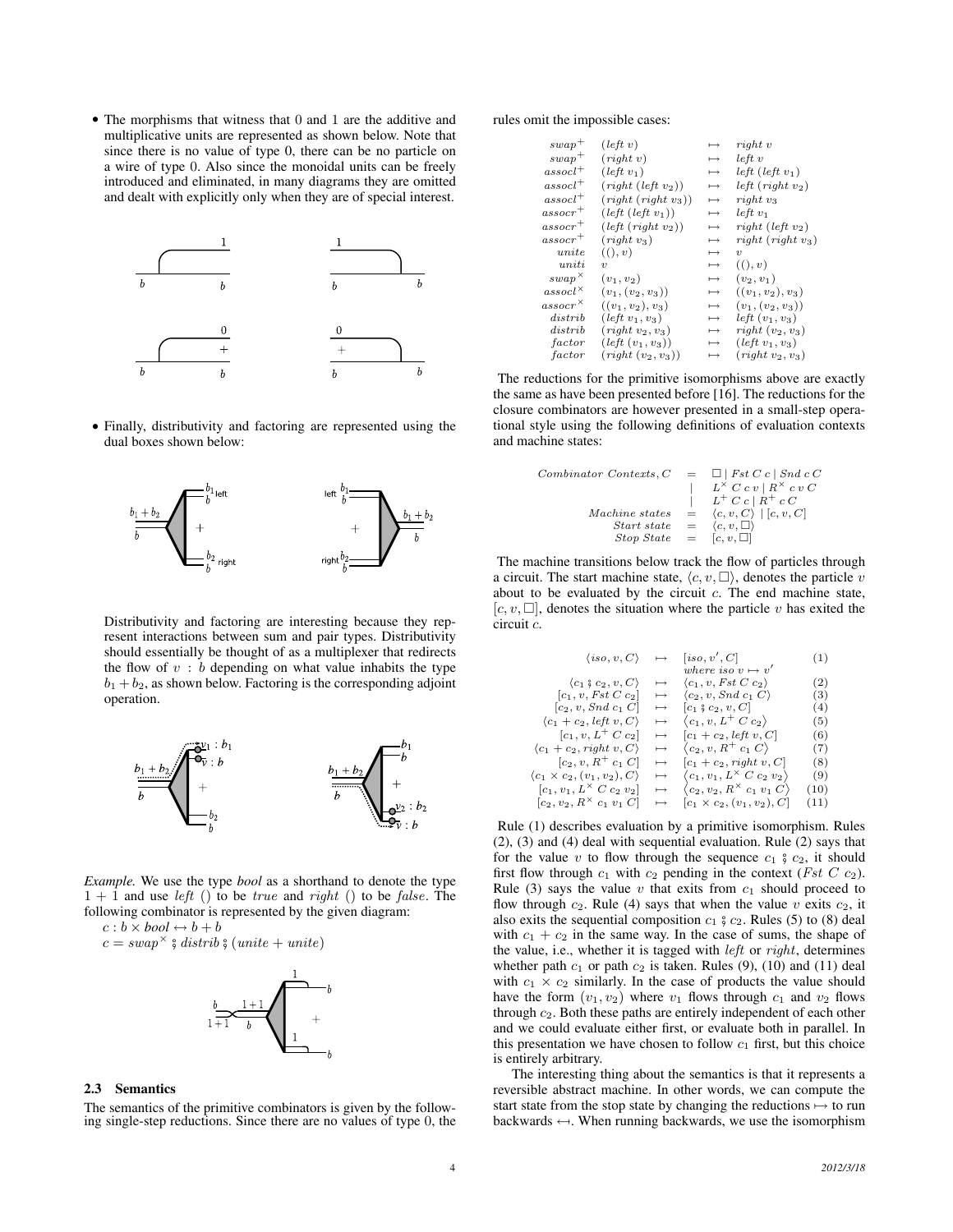represented by a combinator  $c$  in the reverse direction, i.e., we use the adjoint  $c^{\dagger}$ .

PROPOSITION 2.2 (Logical Reversibility).  $\langle c, v, \Box \rangle \mapsto [c, v', \Box]$  $\textit{iff} \langle c^\dagger, v', \Box \rangle \mapsto [c^\dagger, v, \Box]$ 

# 3. Negative and Fractional Types

This section introduces the syntax and graphical languages for negatives and fractionals. The general outline is as follows: <sup>1</sup>

- As established in our earlier work [6, 16], the underlying categorical semantics of our core reversible language Π is based on *two* distinct symmetric monoidal structures, one with + as the monoidal tensor, and one with  $\times$  as the monoidal tensor.
- We extend each underlying symmetric monoidal structure to a *compact closed* structure by adding a dual for each object and two special morphisms traditionally called  $\eta$  and  $\epsilon$ .

The extended language is referred to as  $\Pi^{\eta\epsilon}$ . After presenting the extension at the syntactic level, we discuss the categorical semantics informally via the graphical language. The operational semantics is presented in Sec. 4.

As will be detailed in the remainder of this section, the compact closed structure provides several properties of interest: (i) morphisms or wires are allowed to run from right to left, (ii) the structure admits a trace that, depending on the situation, can be used to implement various notions of loops and recursion [14, 15, 17], (iii) the structure includes an isomorphism showing that the dual operator is an involution, and (iv) the structure is equipped with objects representing higher-order functions and a morphism *eval* that applies these functional objects. Interestingly each monoidal structure provides the same ingredients, resulting in two dualities, two traces, two involutions, and two notions of higher-order functions.

#### 3.1 Syntax and Types

Describing the syntax and types of an extension to Π with additive and multiplicative duality is fairly straightforward. Basically, for the additive case, we extend the language with negative types denoted  $-b$ , negative values denoted  $-v$ , and two isomorphisms  $\eta^+$ and  $\epsilon^+$ . Similarly, for the multiplicative case, we extend the language with fractional types denoted  $1/b$ , fractional values denoted  $1/v$ , and two isomorphisms  $\eta^{\times}$  and  $\epsilon^{\times}$ .

Value Types, 
$$
b = ... | -b | 1/b
$$
  
\nValues,  $v = ... | -v | 1/v$   
\nIsomorphisms, iso = ... |  $\eta^+ | \epsilon^+ | \eta^\times | \epsilon^\times$ 

For convenience, we sometimes use the notations  $b_1 - b_2$  and  $b_1/b_2$  to indicate the types  $b_1+(-b_2)$  and  $b_1\times(1/b_2)$  respectively. The types of the new constructs are:

$$
\begin{array}{llll}\n\eta^+ & : 0 \leftrightarrow (-b) + b: & \epsilon^+ & \frac{\vdash v : b}{\vdash -v : -b} & \frac{\vdash v : b}{\vdash 1/v : 1/b} \\
\eta^\times & : 1 \leftrightarrow (1/b) \times b: & \epsilon^\times & \frac{\vdash -v : -b}{\vdash -v : -b} & \frac{\vdash v : b}{\vdash 1/v : 1/b}\n\end{array}
$$

For the graphical language, we visually represent  $\eta^+$ ,  $\epsilon^+$ ,  $\eta^\times$ , and  $\epsilon^{\times}$  as U-shaped connectors. On the left below are  $\eta^{+}$  and  $\eta^{\times}$ showing the maps from 0 to  $-b + b$  and 1 to  $1/b \times b$ . On the right are  $\epsilon^+$  and  $\epsilon^\times$  showing the maps from  $-b + b$  to 0 and  $1/b \times b$ to 1. Even though the diagrams below show the 0 and 1 wires for completeness, later diagrams will always drop them in contexts where they can be implicitly introduced and eliminated.



The usual interpretation of the type  $b_1 + b_2$  is that we either have an appropriately tagged value of type  $b_1$  or an appropriately tagged value of type  $b_2$ . This interpretation is maintained in the presence of  $\eta^+$  and  $\epsilon^+$  in the following sense: a value of type *right*  $v : -b + b$  flowing into an  $\epsilon^+$  on the lower wire switches to a value *left*  $(-v)$ :  $-b + b$  that flows backwards on the upper wire. The inversion of direction is captured by the negative sign on the value.



As an example, the diagram representing the first isomorphism in the introduction is:



Similarly, in the usual interpretation of  $b_1 \times b_2$  we have both a value of type  $b_1$  and a value of type  $b_2$ . This interpretation is maintained in the presence of fractionals. Hence an  $\eta^{\times}$  : 1  $\leftrightarrow$  $(1/b) \times b$  is to be viewed as a fission point for a value of type b and its multiplicative inverse  $1/b$ . Operationally, this corresponds to the creation of two values  $\alpha$  and  $1/\alpha$  where  $\alpha$  is a fresh logic variable. The operator  $\epsilon^{\times}$  then becomes a unification site for these logic variables:



#### 3.2 Categorical Constructions

All the constructions below are standard: they are collected from Selinger's survey paper on monoidal categories [26] and presented in the context of our language.

For a monoidal category to be compact closed the maps  $\eta$  and  $\epsilon$ must satisfy a coherence condition that is usually visualized as follows:



where  $b^*$  represents the dual of b. In the case of negatives, the condition amounts to checking that reversing direction twice is a no-op. In the case of fractionals, the condition amounts to checking that creating values  $\alpha$  and  $1/\alpha$  and immediately unifying them is also a no-op. Both checks are straightforward and are essentially the constructions in the introduction.

We now review several interesting constructions related to looping, involution, and higher order functions.

<sup>&</sup>lt;sup>1</sup>We refer the reader to Selinger's excellent survey article of monoidal categories [26] for the precise definitions.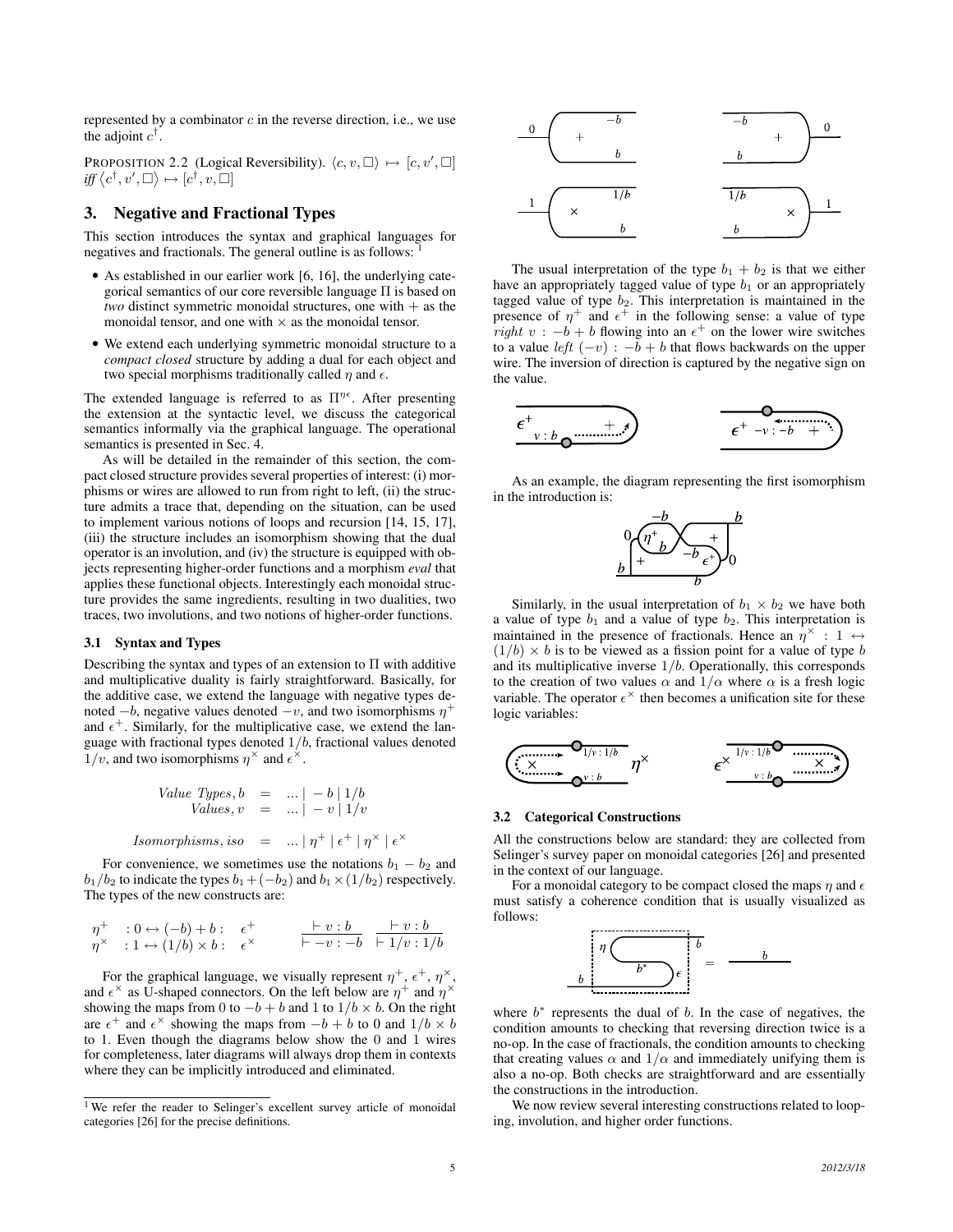*Trace.* Every compact closed category admits a trace. For the additive case, we get the following definition. Given  $f : b_1 + b_2 \leftrightarrow$  $b_1 + b_3$ , define  $trace^+ f : b_2 \leftrightarrow b_3$  as:

trace<sup>+</sup> f = zeroi  $\zeta(id + \eta^+) \zeta(f + id) \zeta(id + \epsilon^+) \zeta$  zeroe

$$
b_1 \left( \frac{1}{b_2 + f : b_1 + b_2 \leftrightarrow b_1 + b_3} \right) b_1
$$

We have omitted some of the commutativity and associativity shuffling to communicate the main idea. We are given a value of type  $b_2$  which we embed into  $0 + b_2$  and then  $(-b_1 + b_1) + b_2$ ). This can be re-associated into  $-b_1 + (b_1 + b_2)$ . The component  $b_1 + b_2$ , which until now is just an appropriately tagged value of type  $b_2$ , is transformed to a value of type  $b_1 + b_3$  by f. If the result is in the  $b_3$ -summand, it is produced as the answer; otherwise the result is in the  $b_1$ -summand;  $\epsilon^+$  is used to make it flow backwards to be fed to the  $\eta^+$  located at the beginning of the sequence. Iteration continues until a  $b_3$  is produced.

*Involution (Principium Contradictiones)* In a symmetric compact closed category, we can build isomorphisms that the dual operation is an involution. Specifically, we get the isomorphisms  $b \leftrightarrow -(-b)$  and  $b \leftrightarrow (1/(1/b))$ . For the additive case, the isomorphism is defined as follows:

 $(id + \eta^+)$   $\circ$   $(swap^+ + id)$   $\circ$   $(id + \epsilon^+)$ <br>ere we have omitted the 0 introduction

where we have omitted the 0 introduction and elimination. The idea is as follows: we start with a value of type  $b$ , embed it into  $b + 0$  and use  $\eta$  to create something of type  $b + (-(-b) + (-b))$ . This is possible because  $\eta$  has the polymorphic type  $-a + a$  which can be instantiated to  $-b$ . We then reshuffle the type to produce  $-(-b) + (-b + b)$  and cancel the right hand side using  $\epsilon^+$ . The construction for the multiplicative case is identical and omitted.

*Duality preserves the monoidal tensor.* As with compact closed categories, the dual on the objects distributes over the tensor. In terms of  $\Pi^{\eta \epsilon}$  we have that  $-(b_1 + b_2)$  can be mapped to  $(-b_1)$  +  $(-b_2)$  and that  $1/(b_1 \times b_2)$  can be mapped to  $(1/b_1) \times (1/b_2)$ . The isomorphism  $-(b_1 + b_2) \leftrightarrow (-b_1) + (-b_2)$  can be realized as follows:



The multiplicative construction is similar.

**Duality is a functor.** Duality in  $\Pi^{\eta \epsilon}$  can map objects to their duals and morphisms to act on dual objects. In other  $c : b_1 \leftrightarrow b_2$  to neg  $c: -b_1 \leftrightarrow -b_2$  in the additive monoid and to inv  $c: 1/b_1 \leftrightarrow$  $1/b<sub>2</sub>$  in the multiplicative monoid. The idea is simply to reverse the flow of values and use the adjoint of the operation:



This construction relies on the fact that every  $\Pi^{\eta \epsilon}$  morphism has an adjoint. The inv construction is similar.

#### 3.3 Functions and Delimited Continuations

Although these constructions are also standard, they are less known and they are particularly important in our context: we devote a little more time to explain them. Our discussion is mostly based on

Abramsky and Coecke's article on categorical quantum mechanics [1].

In a compact closed category, each morphism  $f : b_1 \leftrightarrow b_2$ can be given a *name* and a *coname*. For the additive fragment, the name  $\ulcorner f \urcorner$  has type  $0 \leftrightarrow (-b_1 + b_2)$  and the coname  $\ulcorner f \urcorner$ has type  $b_1 + (-b_2) \leftrightarrow 0$ . For the multiplicative fragment, the name  $\ulcorner f \urcorner$  has type  $1 \leftrightarrow ((1/b_1) \times b_2)$  and the coname  $\ulcorner f \urcorner$ has type  $(b_1 \times (1/b_2)) \leftrightarrow 1$ . Intuitively, this means that for each morphism, it is possible to construct, from "nothing," an object in the category that denotes this morphism, and dually it is possible to eliminate this object. The construction of the name and coname of  $c : b_1 \leftrightarrow b_2$  in the additive case can be visualized as follows:



Intuitively the name consists of viewing  $c$  as a function and the coname consists of viewing c as a delimited continuation.

In addition to being able to represent morphisms, it is possible to express function composition. For the additive case, the composition is depicted below:



which is essentially equivalent to sequencing both the computation blocks as shown below:



Applying a function to an argument consists of making the argument flow backwards to satisfy the demand of the function:



Having reviewed the representation of functions, we now discuss the similarities and differences between the two notions of functions and their relation to conventional (linear) functions which mix additive and multiplicative components. For that purpose, we use a small example. Consider a datatype  $color = R|\overline{G}|\overline{B}$ , and let us consider the following manipulations:

- Using the fact that 1 is the multiplicative unit, generate from the input () the value  $((),())$  of type  $1 \times 1$ ;
- Apply the isomorphism  $1 \leftrightarrow (1/b) \times b$  in parallel to each of the components of the above tuple. The resulting value is  $((1/\alpha_1, \alpha_1), (1/\alpha_2, \alpha_2))$  where  $\alpha_1$  and  $\alpha_2$  are fresh logic variables;
- Using the fact that  $\times$  is associative and commutative, we can rearrange the above tuple to produce the value:

 $((1/\alpha_1, \alpha_2), (1/\alpha_2, \alpha_1)).$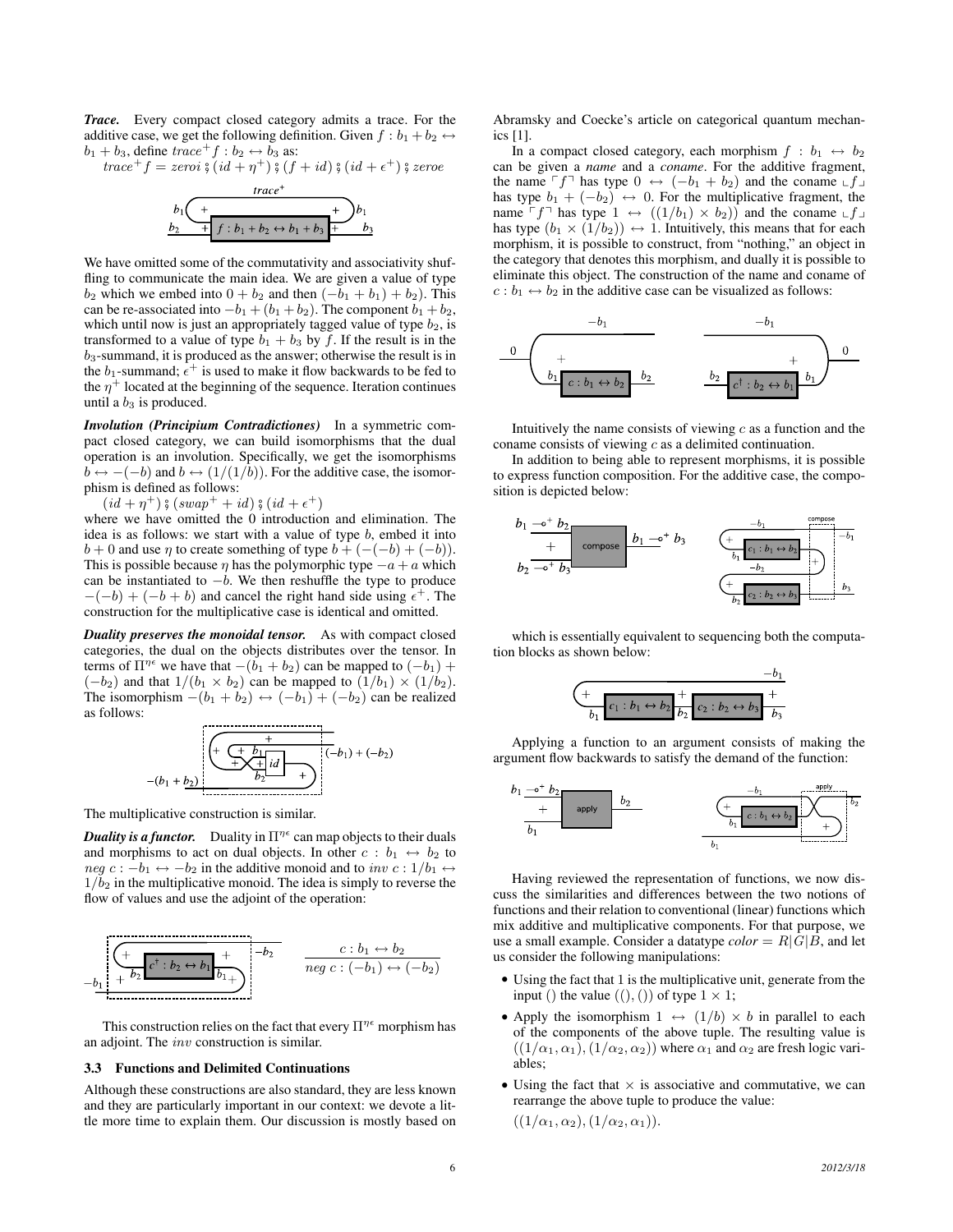At this point we have constructed a strange mix of two  $b \rightarrow^{\times} b$ functions; inputs of one function manifest themselves as outputs of the other. If  $(1/\alpha_1, \alpha_2)$  is held by one subcomputation and  $(1/\alpha_2, \alpha_1)$  is held by another subcomputation, these remixed functions form a communication channel between the two concurrent subcomputations. Unifying  $1/\alpha_1$  with *color* R in one subcomputation, fixes  $\alpha_1$  to be R in the other. The type b thus takes the role of the type of the communication channel, indicating how much information can be communicated between the two subcomputations. Depending on the choice of the type  $b$ , an arbitrary number of bits may be communicated.

Dually, the additive reading of the above manipulations correspond to functions of the form  $b \rightarrow b$ , witnessing isomorphisms of the form  $0 \leftrightarrow (-b) + b$ . The remixed additive functions express control flow transfer between two subcomputations, *only one of which exists* at any point, i.e., they capture the essence of coroutines.

It should be evident that in a universe in which information is not guaranteed to be preserved by the computational infrastructure, the above slicing and dicing of functions would make no sense. But linearity is not sufficient: one must also recognize that the additive and multiplicative spaces are different.

#### 3.4 Additional Constructions

The additional constructions below (presented with minimal commentary) confirm that conventional algebraic manipulations in the mathematical field of rationals do indeed correspond to realizable type isomorphisms in our setting. The constructions involving both negative and fractional types are novel.

*Lifting negation out of*  $\times$ . The isomorphisms below state that the direction is *relative*. If  $b_1$  and  $b_2$  are flowing opposite to each other then it doesn't matter which direction is forwards and which is backwards. More interestingly as  $b_1$  is moving backwards, it can "see the past" of  $b_2$  which is equivalent to both particles moving backwards.

 $(-b_1) \times b_2 \leftrightarrow -(b_1 \times b_2) \leftrightarrow b_1 \times (-b_2)$ 

To build these isomorphisms, we first build an intermediate construction which we call  $\epsilon_{fst}$  :  $(-b_1) \times b_2 + b_1 \times b_2 \leftrightarrow 0$ .



The isomorphism  $(-b_1) \times b_2 \leftrightarrow -(b_1 \times b_2)$  can be constructed in terms of  $\epsilon_{fst}$  as shown below.



The second isomorphism can be built in the same way by merely swapping the arguments.

*Multiplying Negatives.*  $b_1 \times b_2 \leftrightarrow (-b_1) \times (-b_2)$ 

This isomorphism is a consequence of the fact that  $-$  is an involution: it corresponds to the algebraic manipulation:

$$
b_1 \times b_2 = -(- (b_1 \times b_2)) = -((-b_1) \times b_2) = (-b_1) \times (-b_2)
$$

*Multiplying and Adding Fractions.* An isomorphism witnessing:  $b_1/b_2 \times b_3/b_4 \leftrightarrow (b_1 \times b_3)/(b_2 \times b_4)$ 

is straightforward. More surprisingly, it is also possible to construct isomorphisms witnessing:

 $b_1/b + b_2/b \leftrightarrow (b_1 + b_2)/b$  $b_1/b_2 + b_3/b_4 \leftrightarrow (b_1 \times b_4 + b_3 \times b_2)/(b_2 \times b_4)$ 

## 4. Computing in the Field of Rationals :  $\Pi^{\eta\epsilon}$

In this section we develop an operational semantics for Π extended with negative and fractional types,  $\Pi^{\eta \epsilon}$ . The operational semantics takes the abstract categorical diagrams which were previously known but gives them a computational interpretation based on reverse execution for negative types and unification for fractional types. Even though this computational interpretation appears straightforward in retrospect, it constitutes a breakthrough because it breaks the preconceived idea that there is only one notion of duality and hence that both negative and fractional types should be implemented using the same underlying mechanism. In some sense, the folklore literature on monoidal categories describing the evaluations for additive and multiplicative fragments are "particle-style" and "wave-style" can be seen to suggest either a unified or separate implementations. But, since de Morgan, we have been predisposed to think of only one notion of duality which persisted to even linear logic. (See Sec. 6 for further discussion of duality.)

For the purposes of this section, we start with the semantics for Π defined in Sec 2, and we will systematically rewrite it to achieve the desired  $\Pi^{\eta \epsilon}$  semantics. This rewriting consists of two main steps:

- 1. We rewrite the semantics in Sec 2 using unification of the values instead of direct pattern matching. This gives us the necessary infrastructure for fractional types. We assume the reader is familiar with the idea of unification as realized using logic variables, substitutions, and reification as presented in any standard text on logic programming.
- 2. We write a reverse interpreter by reversing the direction of the  $\rightarrow$  reductions. This gives us the necessary infrastructure for negative types.

#### 4.1 Unification

Previously the reductions of the primitive isomorphisms were specified in the following form:

iso  $v_{input\ pattern} \mapsto v_{output\ pattern}$ 

Instead of relying on pattern-matching, we rewrite the rules to accept an incoming substitution to which the required patternmatching rules are added as constraints. The general case is:

iso s  $v' \mapsto (v_{output\ pattern}, s[v' \approx v_{input\ pattern}])$ 

Using the same idea, the entire semantics can be extended to thread the substitution as shown below:

$$
\langle iso, v, C, s \rangle_{\triangleright} \rightarrow [\mathrm{iso}, v', C, s']_{\triangleright}
$$
  
\n
$$
\langle c_1 \, , c_2, v, C, s \rangle_{\triangleright} \rightarrow \langle c_1, v, Fst \, Cc_2, s \rangle_{\triangleright}
$$
  
\n
$$
[c_1, v, Fst \, Cc_2, s]_{\triangleright} \rightarrow \langle c_2, v, Snd \, c_1 \, C, s \rangle_{\triangleright}
$$
  
\n
$$
[c_2, v, Snd \, c_1 \, C, s]_{\triangleright} \rightarrow [\mathrm{c}_1 \, , c_2, v, C, s]_{\triangleright}
$$
  
\n
$$
\langle c_1 + c_2, v', C, s \rangle_{\triangleright} \rightarrow \langle c_1, v, L^+ \, C \, c_2, s | v' \approx \mathrm{left } \, v \rangle_{\triangleright}
$$
  
\n
$$
[c_1, v, L^+ \, C \, c_2, s]_{\triangleright} \rightarrow [\mathrm{c}_1 + c_2, \mathrm{left } \, v, C, s]_{\triangleright}
$$
  
\n
$$
\langle c_1 + c_2, v', C, s \rangle_{\triangleright} \rightarrow [\mathrm{c}_1 + c_2, \mathrm{left } \, v, C, s]_{\triangleright}
$$
  
\n
$$
\langle c_1 + c_2, v', C, s \rangle_{\triangleright} \rightarrow \langle c_2, v, R^+ \, c_1 \, C, s | v' \approx \mathrm{right } \, v]_{\triangleright}
$$
  
\n
$$
[c_2, v, R^+ \, c_1 \, C, s]_{\triangleright} \rightarrow [\mathrm{c}_1 + c_2, \mathrm{right } \, v, C, s]_{\triangleright}
$$
  
\n
$$
\langle c_1 \times c_2, v', C, s \rangle_{\triangleright} \rightarrow \langle c_1, v_1, L^{\times} \, C \, c_2 \, v_2, s' \rangle_{\triangleright}
$$
  
\n
$$
\langle v_1, L^{\times} \, C \, c_2 \, v_2, s]_{\triangleright} \rightarrow \langle c_2, v_2, R^{\times} \, c_1 \, v_1 \, C, s \rangle_{\triangleright}
$$
  
\n
$$
v_2, R
$$

Most of the rules look obviously correct but there is a subtle point. Consider the case for  $c_1 + c_2$ . Previously the shape of the value determined which of the combinators  $c_1$  or  $c_2$  to use. Now the incoming value could be a fresh logical variable, and indeed we have two rules with the same left hand side, and only depending on the success or failure of some further unification, can we decide which of them applies. The situation is common in logic

 $\left\lfloor c_1\right\rfloor$ 

 $\vert c_2,$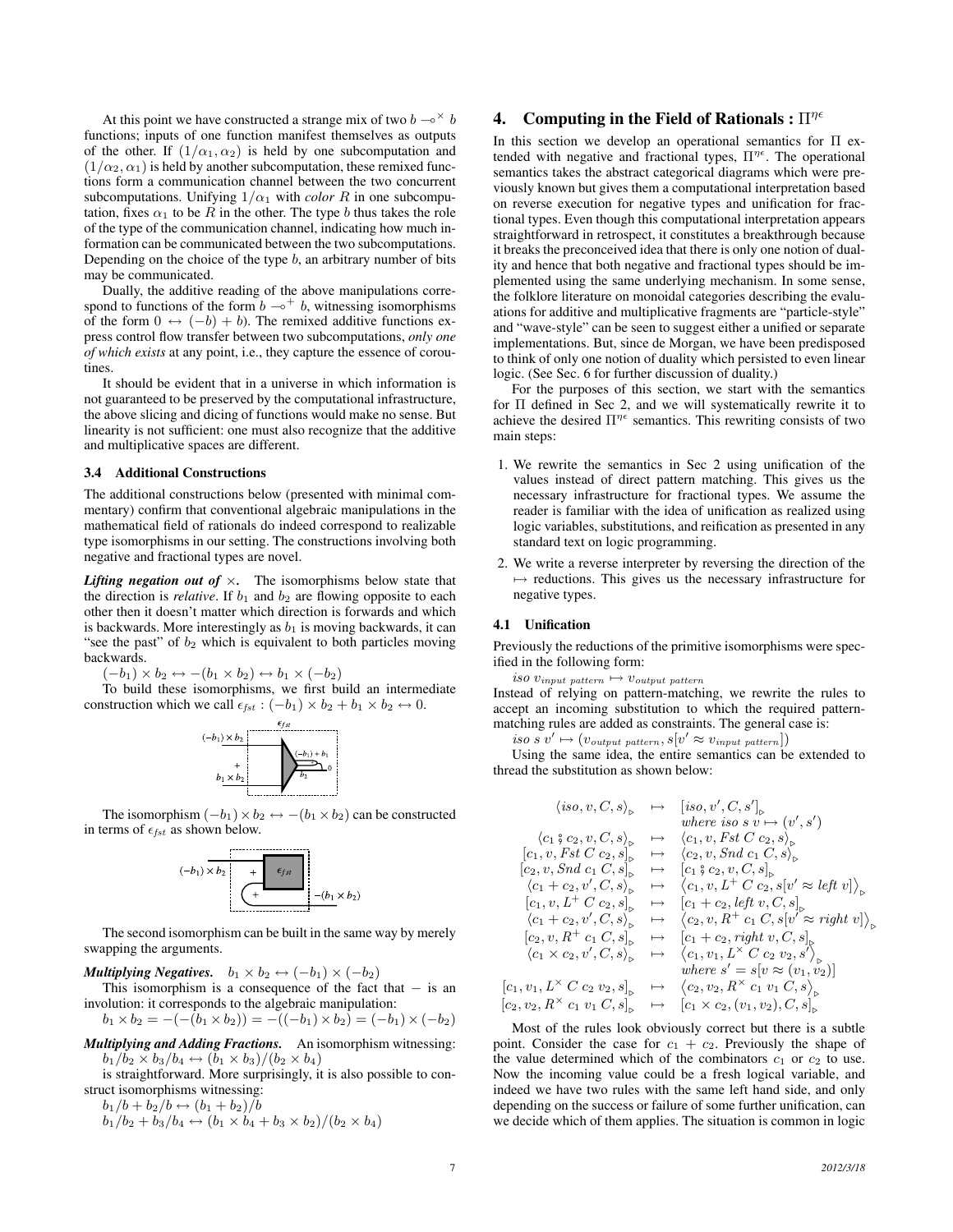programming in the sense that it is considered a non-deterministic process that keeps searching for the right substitution if any. Typical implementations of logic programming languages further provide top-level mechanisms to manipulate this non-deterministic search, for example by returning one answer and giving the user the option to ask for more answers. We abstract from this top-level semantics and view the rules above as being applied non-deterministically.

#### 4.2 Reverse Execution

Given that our language is reversible (Prop. 2.2), a backward evaluator is relatively straightforward to implement: using the backward evaluator to calculate  $cv$  is equivalent  $c^{\dagger}v$  in the forward evaluator.

$$
[iso, v, C, s]_{\mathcal{A}} \rightarrow \langle iso, v', C, s' \rangle_{\mathcal{A}}
$$
  
\nwhere  $iso^{\dagger} s v \mapsto (v', s')$   
\n
$$
\langle c_1, v, Fst C c_2, s \rangle_{\mathcal{A}} \rightarrow \langle c_1 \xi c_2, v, C, s \rangle_{\mathcal{A}}
$$
  
\n
$$
\langle c_2, v, Snd \ c_1 \xi c_2, v, C, s \rangle_{\mathcal{A}} \rightarrow [c_1, v, Fst C c_2, s]_{\mathcal{A}}
$$
  
\n
$$
\langle c_1 \xi c_2, v, C, s \rangle_{\mathcal{A}} \rightarrow [c_2, v, Snd \ c_1 \ C, s]_{\mathcal{A}}
$$
  
\n
$$
\langle c_1, v, L^+ C c_2, s \rangle_{\mathcal{A}} \rightarrow \langle c_1 + c_2, left v, C \rangle_{\mathcal{A}}
$$
  
\n
$$
[c_1 + c_2, v', C, s]_{\mathcal{A}} \rightarrow [c_1, v, L^+ C c_2, s[v' \approx left v]]_{\mathcal{A}}
$$
  
\n
$$
\langle c_2, v, R^+ c_1 \ C, s \rangle_{\mathcal{A}} \rightarrow \langle c_1 + c_2, right v, C \rangle_{\mathcal{A}}
$$
  
\n
$$
[c_1 + c_2, v', C, s]_{\mathcal{A}} \rightarrow \langle c_1 + c_2, right v, C \rangle_{\mathcal{A}}
$$
  
\n
$$
\langle c_1, v_1, L^{\times} C c_2 v_2, s \rangle_{\mathcal{A}} \rightarrow \langle c_1 \times c_2, (v_1, v_2), C, s \rangle_{\mathcal{A}}
$$
  
\n
$$
\langle c_2, v_2, R^{\times} c_1 v_1 C, s \rangle_{\mathcal{A}} \rightarrow [c_1, v_1, L^{\times} C c_2 v_2, s]_{\mathcal{A}}
$$
  
\n
$$
[c_1 \times c_2, v, C, s]_{\mathcal{A}} \rightarrow [c_2, v_2, R^{\times} c_1 v_1 C, S']_{\mathcal{A}}
$$
  
\nwhere  $s' = s[v \approx (v_1, v_2)]$ 

## **4.3** Semantics of  $\Pi^{\eta \epsilon}$

Combining the two constructions above, we get the semantics of the full  $\Pi^{\eta \epsilon}$  language by adding the rules for the two variants of  $\eta$ and  $\epsilon$ .

- 1. To add multiplicative duality, we add the following rules to the set of primitive isomorphisms:
	- (a)  $\eta^{\times} s$  ()  $\mapsto ((1/v, v), s)$  where v is a fresh logic variable. As explained previously  $\eta^{\times}$  creates two values  $1/v$  and  $1/v$ from a single logic variable.
	- (b)  $\epsilon^{\times} s$   $v \mapsto (1, s[v \approx (1/v', v')] )$  where v' is a fresh logic variable.

Similarly,  $\epsilon^{\times}$  unifies the values on incoming wires. The incoming value  $v$  represents the values of both wires and hence unifying them is accomplished in terms of an intermediate logic variable  $v'$ .

- 2. To add negative types we add the following rules to the reductions above. The additions formalize our previous discussions and should not be surprising at this point.
	- (a) The rules for  $\epsilon^+$  essentially transfer control from the forward evaluator (whose states are tagged by  $\triangleright$ ) to the backward evaluator (whose states are tagged by  $\triangleleft$ ). In other words, after an  $\epsilon^+$  the direction of the world is reversed. The pattern matching done by the unification ensures that a value on the *right* wire is tagged to be negative and transferred to the left wire, and vice versa.

$$
\begin{array}{l} \left\langle \epsilon^+,v,C,s\right\rangle_\triangleright\mapsto \left\langle \epsilon^+,left\(-v'),C,s[v\approx right\ v']\right\rangle_\triangleleft \right.\\ \left\langle \epsilon^+,v,C,s\right\rangle_\triangleright\mapsto \left\langle \epsilon^+,right\ v',C,s[v\approx left\ (-v')] \right\rangle_\triangleleft \right. \end{array}
$$

Note that there is no evaluation rule for  $\eta^+$  in the forward evaluator. This corresponds to the fact that there is no value of type 0 and hence the forward evaluator can never execute an  $\ddot{\eta}^+$ .

(b) The rules for  $\eta^+$  are added to the backward evaluator. A program executing backwards starts executing forwards after the execution of the  $\eta^+$ . Dual to the previous case, there is no rule for  $\epsilon^+$  in the backward evaluator since the output type of  $\epsilon^+$  is 0.

$$
\begin{array}{c}\n\left\langle \eta^+, v, C, s \right\rangle_{\triangleleft} \mapsto \left\langle \eta^+, left \ (-v'), C, s[v \approx right \ v'] \right\rangle_{\triangleright} \\
\left\langle \eta^+, v, C, s \right\rangle_{\triangleleft} \mapsto \left\langle \eta^+, right \ v', C, s[v \approx left \ (-v')] \right\rangle_{\triangleright}\n\end{array}
$$

*Observability.* The reductions above allow us to apply a program  $c : b_1 \leftrightarrow b_2$  to an input  $v_1 : b_1$  to produce a result  $v_2 : b_2$  on termination. Execution is well defined only if  $b_1$  and  $b_2$  are entirely positive types. If either  $b_1$  or  $b_2$  is a negative or fractional type, the system has "dangling" unsatisfied demands or constraints. For this reason, we constrain entire programs to have positive nonfractional types. This is similar to the constraint that Zeilberger imposes to explain intuitionistic polarity and delimited control [30].

#### 5. Advanced Example: SAT Solver in  $\Pi^{\eta\epsilon}$

We illustrate the expressive power of first-class constraints represented by fractional types. To understand the intuition, recall the definition of trace for the multiplicative fragment of  $\Pi^{\eta\epsilon}$ . Given  $f : a \times c \leftrightarrow b \times c$ , we have  $trace^{\times} f : a \leftrightarrow b$ :

trace  ${}^{\times}f = \text{unit}$ ;  $\frac{2}{3}$  (id  $\times \eta^{\times}$ )  $\frac{2}{3}$  (id  $\times \frac{2}{3}$ )  $\frac{2}{3}$  unite<br>s circuit uses  $n^{\times}$  to generate all possible c values together wi This circuit uses  $\eta^{\times}$  to generate all possible c-values together with an associated  $(1/c)$ -constraint. It then applies f to the pair  $(a, c)$ . The function f must produce an output  $(b, c')$  for each such input. If the input  $c$  and the output  $c'$  are the same they can be annihilated by  $\epsilon^{\times}$ ; otherwise the execution gets stuck and this particular choice of  $c$  is pruned.

A large class of constraint satisfaction problems can be expressed using  $trace^{\times}$ . We illustrate the main ideas with the implementation of a SAT-solver. We proceed in small steps, reviewing some of the necessary constructions presented in our earlier paper [16].

#### 5.1 Booleans and Conditionals

Given any combinator  $c : b \leftrightarrow b$  we can construct a combinator called if  $c : \text{bool} \times b \leftrightarrow \text{bool} \times b$  in terms of c, where if c behaves like a one-armed  $if$ -expression. If the supplied boolean is *true* then the combinator  $c$  is used to transform the value of type  $b$ . If the boolean is  $false$ , then the value of type  $b$  remains unchanged. We can write down the combinator for  $if_c$  in terms of c as distrib  $\frac{2}{7}((id \times c) + id) \frac{2}{7} factor.$ 

The diagram below shows the input value of type  $(1 + 1) \times b$ processed by the distribute operator distrib, which converts it into a value of type  $(1\times b) + (1\times b)$ . In the *left* branch, which corresponds to the case when the boolean is  $true$  (i.e. the value was *left* ()), the combinator  $c$  is applied to the value of type  $b$ . The right branch which corresponds to the boolean being false passes along the value of type b unchanged.



The combinator  $if_{not}$  has type *bool*  $\times$  *bool*  $\times$  *bool*  $\times$  *bool* and negates its second argument if the first argument is true. This gate  $if_{not}$  is often referred to as the *cnot* gate. An equivalent construction that is useful is  $else_{not}$  where we negate the second argument only if the first is false.

Similarly, we can iterate the construction of  $if_c$  to check several bits. The gate if  $t_{\text{cnot}}$ , which we may also write as  $if_{\text{not}}^2$ , checks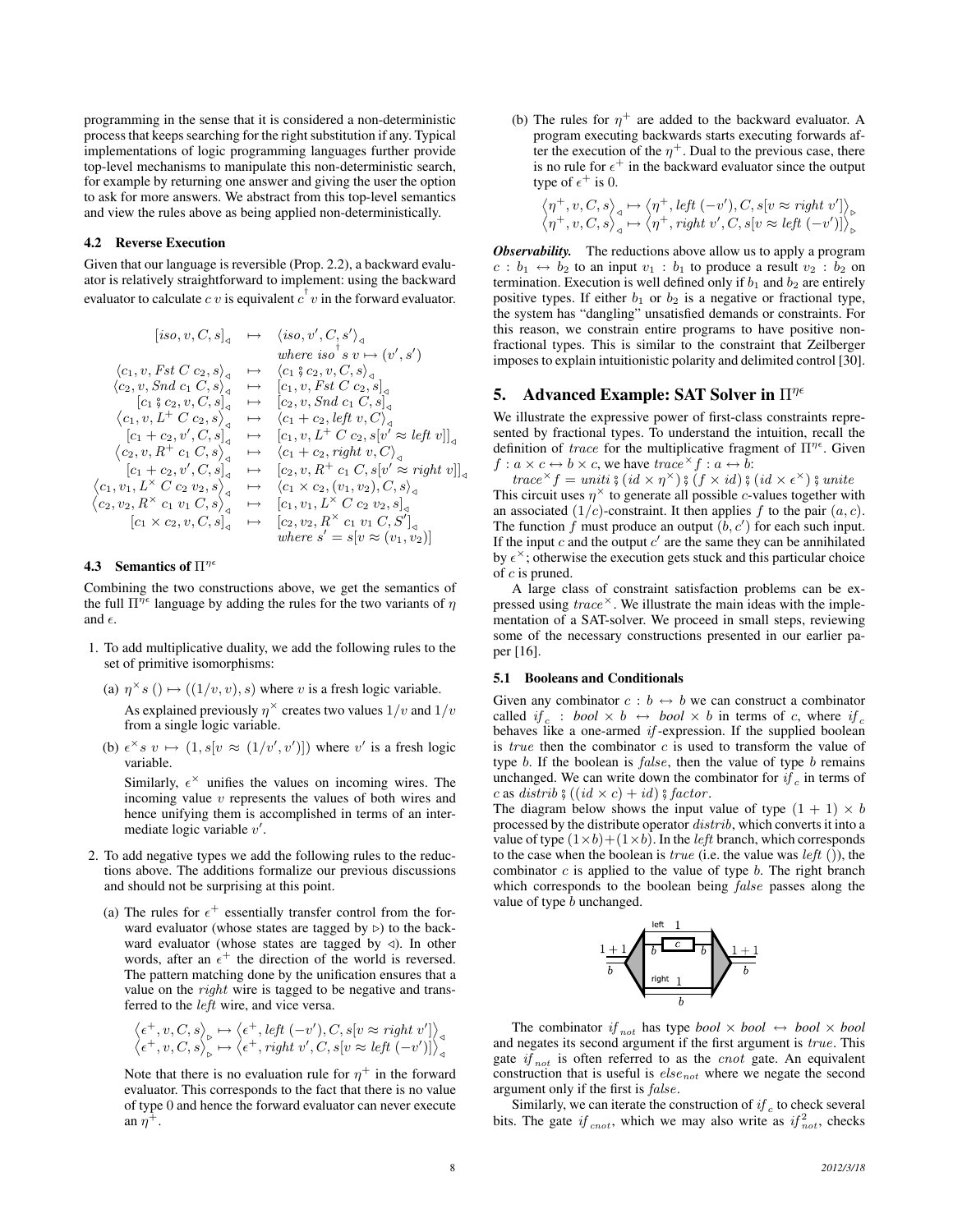two booleans and negates the result wire only if they are both  $true$ . The gate  $if_{not}^2$  is well known as the Toffoli gate and is a universal reversible gate. We can generalize this construction to  $if_{not}^n$  which checks  $n$  bits and negates the result wire only if they are all  $true$ .

### 5.2 Cloning

Although cloning is generally not allowed in reversible languages, it is possible at the cost of having additional constant inputs. For example, consider the gate  $else_{not}$ . Generally, the gate maps  $(false, a)$  to  $(false, not a)$  and  $(true, a)$  to  $(true, a)$ . Focusing on the cases in which the second input is true, we get that the gate maps  $(false, true)$  to  $(false, false)$  and  $(true, true)$  to ( $true, true$ ), i.e., the gate clones the first input. A circuit of  $n$  parallel  $else_{not}$  gates can hence clone n bits. They also consume n  $true$  inputs in the process. Let us call this construction  $clone_{bool}^n$ .

#### 5.3 Construction of the Solver

The key insight underlying the construction comes from the fact that we can build *annihilation circuits* such as the one below:



The circuit constructs a boolean b and its dual  $1/b$ , negates one of them and attempts to satisfy the constraint that they are equal which evidently fails.

With a little work, we can modify this circuit to only annihilate values that fail to satisfy the constraints represented by a SATinstance  $f$ . In more detail, an instance of SAT is a function/circuit  $f$ that given some boolean inputs returns true or false which we interpret as whether the inputs satisfy the constraints imposed by the structure of f. Because we are in a reversible world, our instance of SAT must be expressed as an isomorphism: this is easily achieved as shown in Sec. 5.4 below. Assuming that  $f$  is expressed as an isomorphism, we have enough information to reconstruct the input from the output. This can be done by using the adjoint of  $f$ . At this point we have, the top half of the construction below:



To summarize, the top half of the circuit is the identity function except that we have also managed to produce a boolean wire labeled satisfied? that tells us if the inputs satisfy the desired constraints. We can take this boolean value and use it to decide whether to negate the control wire or not. Thus, the circuit achieves the following goal: if the inputs do not satisfy  $f$ , the control wire is negated. We can now use  $trace^{\times}$  to annihilate all these bad values because the control wire acts like the closed-loop not in the previous construction.

#### 5.4 Final Details

Any boolean expression  $f : bool^n \rightarrow bool$  can be compiled into the isomorphism  $iso_f : bool^h \times bool^n \leftrightarrow bool^g \times bool$ the extra bits  $bool<sup>h</sup>$  and  $bool<sup>g</sup>$  are considered as heap and garbage. Constructing such an isomorphism has been detailed before [16, 27]. The important relation to note is that applying  $iso<sub>f</sub>$  to some special heap values and an input *bs* produces some bits that can be ignored and the same output that  $f$  would have produced on  $bs$ . We can ensure that the heap has the appropriate initial values by

checking the heap and negating a second control wire, if the values do not match, i.e., the dotted part in the diagram below.



Let us call the above construction which maps inputs, heap, and control wires to inputs, heap, and control wires as  $sat<sub>f</sub>$ . The SATsolver is is completed by tracing the  $sat_f$  and cloning the inputs using *clone*<sup>n</sup><sub>bool</sub>.



When the solver is fed inputs initialized to *true*, it clones only those inputs to  $sat_f$  that satisfy  $f$  and the heap constraints. In the case of unique-SAT the solver will produce exactly 0 or 1 solutions. In the case of general SAT, the solver will produce solutions as determined by the semantics of the top-level interaction (see discussion in Sec. 4).

## 6. Related Work

The idea of "negative types" has appeared many times in the literature and has often been related to some form of continuations. Fractional types are less common but have also appeared in relation to parsing natural languages. Although each of these previous occurrences of negative and fractional types is somewhat related to our work, our results are substantially different. To clarify this point, we start by reviewing the salient point of the major pieces of related work and conclude this section with a summary contrasting our approach to previous work.

*Declarative Continuations.* In his Masters thesis [12], Filinski proposes that continuations are a *declarative* concept. He, furthermore, introduces a symmetric extension of the  $\lambda$ -calculus in which call-by-value is dual to call-by-name and values are dual to continuations. In more detail, the symmetric calculus contains a "value" fragment and a "continuation" fragment which are mirror images. Pairs and sums are treated as duals in the sense that the "value" fragment includes pairs whose mirror image in the "continuation" fragment are sums. In contrast, our language includes pairs and sums in the value fragment and two symmetries: one that maps the pairs to fractions and another that maps the sums to subtractions.

*The Duality of Computation.* The duality between call-by-name and call-by-value was further investigated by Selinger using control categories [25]. Curien and Herbelin [10] also introduce a calculus that exhibits symmetries between values and continuations and between call-by-value and call-by-name. The calculus includes the type  $A - B$  which is the dual of implication, i.e., a value of type  $A - B$  is a context expecting a function of type  $A \rightarrow B$ . Alternatively a value of type A − B is also explained as a *pair* consisting of a value of type  $A$  and a continuation of type  $B$ . This is to be contrasted with our interpretation of a value of that type as *either* a value of A or a demand for a value of type B. This calculus was further analyzed and extended by Wadler [28, 29]. The extension gives no interpretation to the subtraction connective and like the original symmetric calculus of Filinski, introduces a duality that relates sums to products and vice-versa.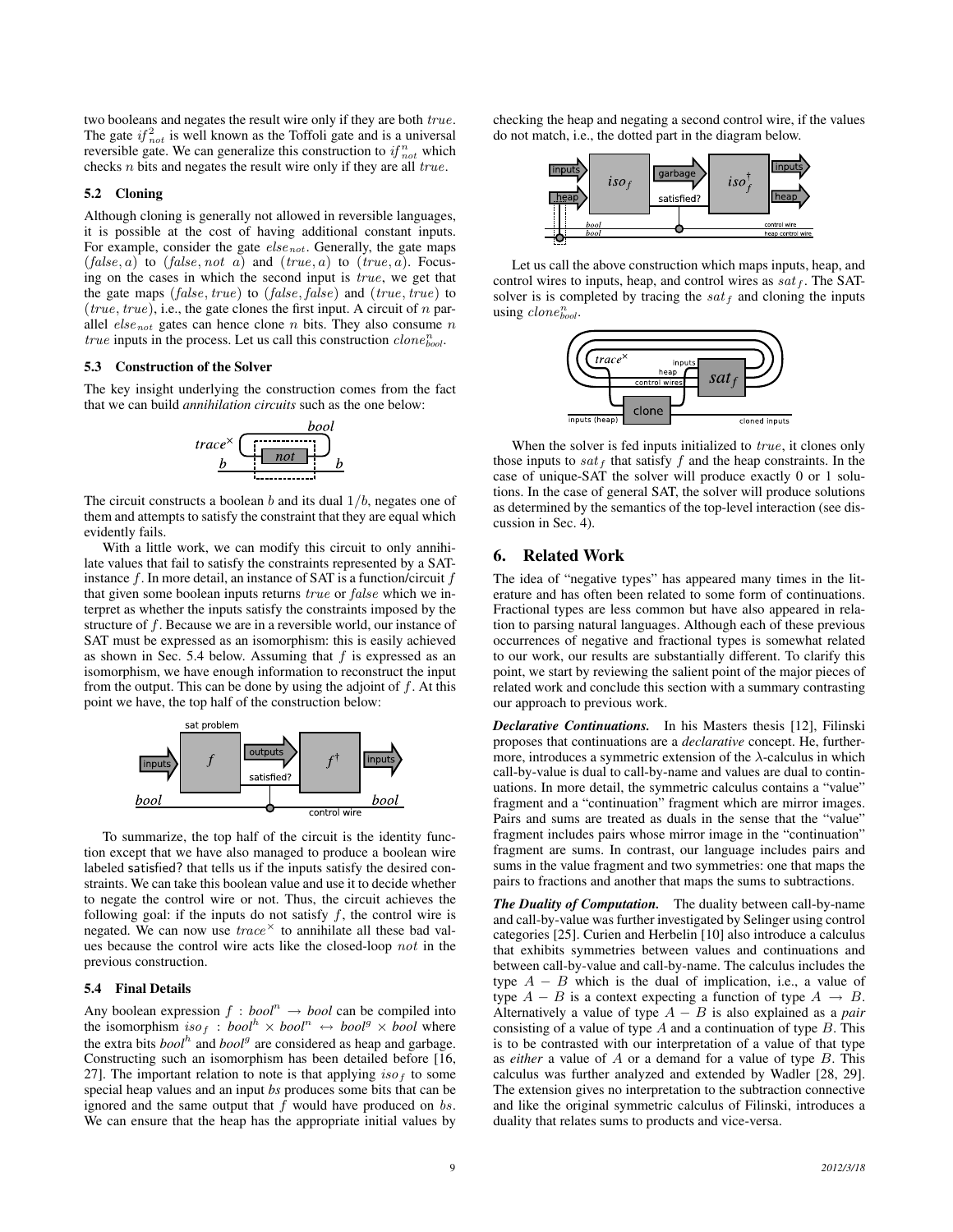*Subtractive Logic.* Rauszer [20–22] introduced a logic which contains a dual to implication. Her work has been distilled in the form of *subtractive logic* [8] which has recently been related to coroutines [9] and delimited continuations [3]. In more detail, Crolard explains the type  $A - B$  as the type of *coroutines* with a local environment of type  $A$  and a continuation of type  $B$ . The description is complicated by what is essentially the desire to enforce linearity constraints so that coroutines cannot access the local environment of other coroutines.

*Negation in Classical Linear Logic* Filinski [11] uses the negative types of linear logic to model continuations. Reddy [23] generalizes this idea by interpreting the negative types of linear logic as *acceptors*, which are like continuations in the sense that they take an input and return no output. Acceptors however are also similar in flavor to logic variables: they can be created and instantiated later once their context of use is determined. Although a formal connection is lacking, it is clear that, at an intuitive level, acceptors are entities that combine elements of our negative and fractional types.

*The Lambek-Grishin Calculus.* The "parsing-as-deduction" style of linguistic analysis uses the Lambek-Grishin calculus with the following types: product, left division, right division, sum, right difference, and left difference [4]. The division and difference types are similar to our types but because the calculus lacks commutativity and associativity and only has limited notions of distributivity, each connective needs a left and right version. The Lambek-Grishin exhibits two notions of symmetry but they are unrelated to our notions. In particular, the first notion of symmetry expresses commutativity and the second relates products to sums and divisions to subtractions. In contrast, our two symmetries relate sums to subtractions and products to divisions.

*Our Approach.* The salient aspects of our approach are the following:

- Negative and fractional types have an elementary and familiar interpretation borrowed from the algebra of rational numbers. One can write any algebraic identity that is valid for the rational numbers and interpret it as an isomorphism with a clear computational interpretation: negative values flow backwards and fractional values represent constraints on the context. None of the systems above has such a natural interpretation of negative and fractional types.
- Because we are *not* in the context of the full  $\lambda$ -calculus, which allows arbitrary duplication and erasure of information, values of negative and fractional types are first-class values that can flow anywhere. The information-preserving computational infrastructure guarantees that, in a complete program, every negative demand will be satisfied exactly once, and every constraint imposed by a fractional value will also be satisfied exactly once. This property is shared with systems that are based on linear logic; other systems must impose ad hoc constraints to ensure negative and fractional values are used exactly once.
- In contrast to all the work that takes continuations as primitive entities of negative types, we view continuations as a derived notion that combines a demand for a value with constraints on how this value will be used to proceed with the evaluation (to the closest delimiter or to the end of the program). In other words, we view a continuation as a non-elementary notion that combines the negative types to demand a value and the fractional types to explain how this value will be used to continue the evaluation. As a consequence, the previously observed duality between values and continuations can be teased into two dualities: a duality between values flowing in one direction or the other and a duality between aggregate values composing

and decomposing into smaller values. Arguably each of the dualities is more natural than a duality that maps regular values to a conflated notion of negative and fractional types, and hence requires notions like "additive pairs" and "multiplicative sums."

# 7. Conclusion and Future Work

We have extended the language Π that expressed computation in the commutative semiring of whole numbers to  $\Pi^{\eta\epsilon}$  that expresses computation in the field of rationals. Every algebraic identity that holds for the rational numbers corresponds to a type isomorphism with a computational interpretation in our model. We have examined the two function spaces that arise in this model and developed non-trivial constructions such as a SAT-solver that relies on a multiplicative trace.

In another sense however, this paper is about the nature of duality in computation. The concept of duality is deep and significant: we have opened the door for us to consider, not one but two notions of duality. Surprisingly this makes things substantially simpler. In particular, instead of conflating pairs as dual to sums, the tradition in mathematics has long been to consider fields with two notions of duality: one for sums and one for pairs. This double notion of duality has a crisp semantics, clear computational interpretation, and an information theoretic basis.

Our work has barely scratched the surface of an area of computing which has been explored in depth before but without the combined reversible information-preserving framework and the two notions of duality. The new insights point to further new areas of investigation, of which we mention the three most significant ones (in our opinion).

*Geometry of Interaction (GoI).* Geometry of Interaction was developed by Girard [13] as part of the development of linear logic. It was given a computational interpretation by Abramsky and Jagadeesan [2], and was developed into a reversible model of computing by Mackie [18, 19]. Preliminary investigations suggest that many of the GoI machine constructions can be simulated in  $\Pi^{\eta\epsilon}$ by treating Mackie's bi-directional wires as pairs of wires in  $\Pi^{\eta\epsilon}$ and replacing the machine's global state with a typed value on the wire that captures the appropriate state. This connection is exciting because when viewed through a Curry-Howard lens it suggests that the logical interpretation of  $\Pi^{\eta \epsilon}$  would be a linear-like logic with a notion of resource preservation and with a natural computational interpretation.

*Computing in the Field of Algebraic Numbers.* Algebraically, the move from  $\Pi$  to  $\Pi^{\eta \epsilon}$  corresponds to a move from a ring-like structure to a full field. Our language  $\Pi^{\eta \epsilon}$  captures the structure of one particular field: that of the rational numbers. As we have seen, computation in this field is quite expressive and interesting and yet, it has two fundamental limitations. First it cannot express any recursive type, and second it cannot express any datatype definitions. We believe these to be two orthogonal extensions: recursive types were considered in our previous paper [16]; arbitrary datatypes are however even more exciting that plain rationals as each datatype definition can be viewed as a polynomial (see below) which essentially means that we start computing in the field of algebraic numbers, which includes square roots and imaginary or algebraic numbers, which includes square roots and imaginary<br>numbers. As crazy as it might seem, the type  $\sqrt{2}$  and even the type  $(1/2) + i(\sqrt{3}/2)$  "make sense." In fact the latter type is the solution to the polynomial  $x^2 - x + 1 = 0$  which if re-arranged looks like  $x = 1 + x \times x$  and perhaps more familiarly as the datatype of binary trees  $\mu x. (1 + x \times x)$ . These types happen to have been studied extensively following a paper by Blass [5] which used the above datatype of trees to infer an isomorphism between seven binary trees and one!